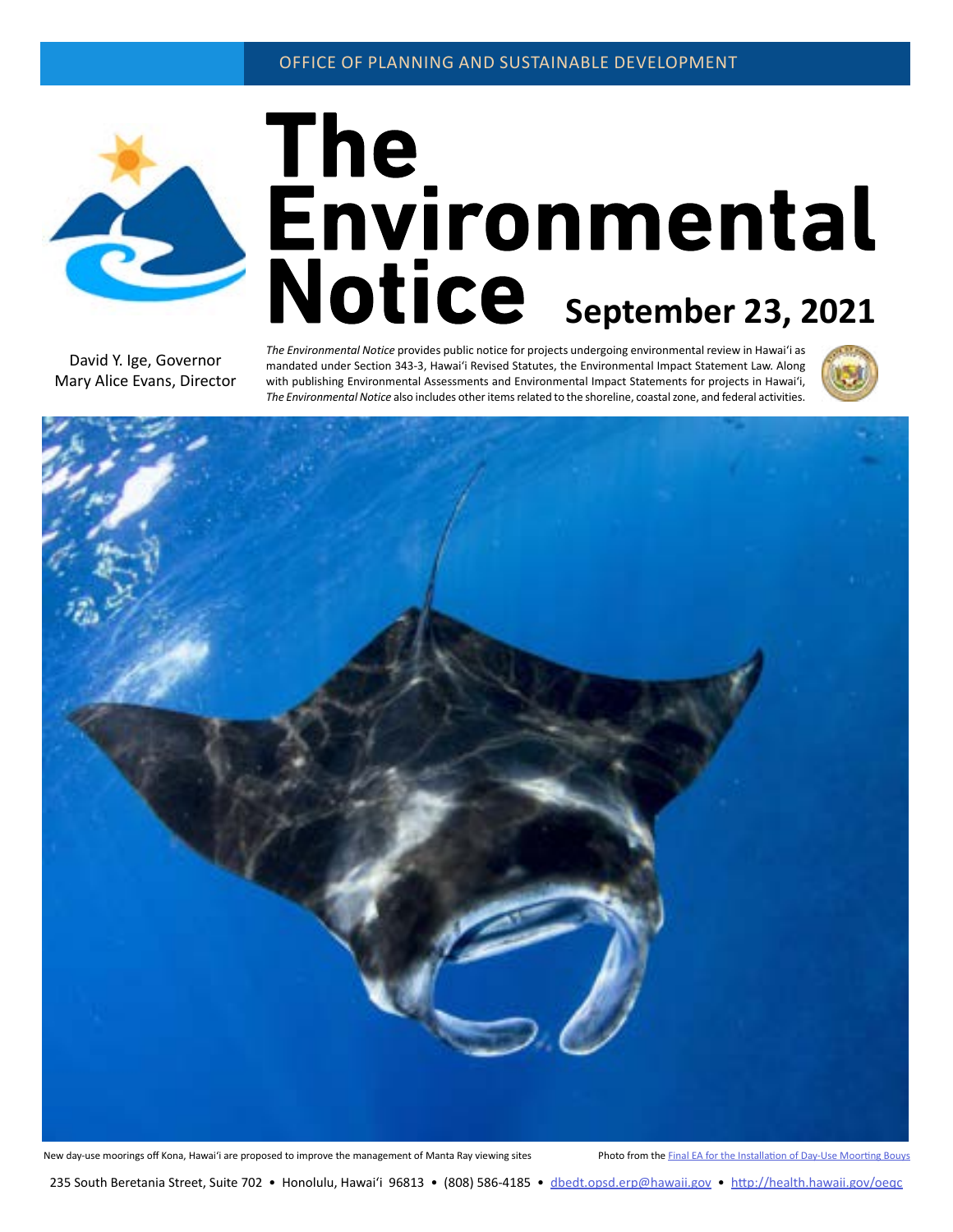# TABLE OF CONTENTS

| HAWAI'I                                                                                                                                                                                                                        |  |
|--------------------------------------------------------------------------------------------------------------------------------------------------------------------------------------------------------------------------------|--|
| DLNR Administration Building and Base Yard in North Kona--Final EA (FONSI) [1] [1] [1] [1] [1] [1] [3] [1] [3                                                                                                                  |  |
| Kaukalaelae Point and Makako Bay Installation of Day-Use Mooring Buoys--Final EA (FONSI) [10] [10] [10] [3] [3                                                                                                                 |  |
|                                                                                                                                                                                                                                |  |
|                                                                                                                                                                                                                                |  |
| <b>MAUI</b>                                                                                                                                                                                                                    |  |
|                                                                                                                                                                                                                                |  |
|                                                                                                                                                                                                                                |  |
| $O'$ AHU                                                                                                                                                                                                                       |  |
| ENV Support Facilities Access Road, Utility Improvements and 'Ewa Refuse Convenience Center Relocation--Draft EA                                                                                                               |  |
| (AFNSI)                                                                                                                                                                                                                        |  |
| <b>CHAPTER 25, REVISED ORDINANCES OF HONOLULU</b>                                                                                                                                                                              |  |
| 830 Mokulua Single Family Residence--Final EA (FONSI) [10] The Content of the Case of Mokulua Single Family Residence--Final EA (FONSI) [10] The Content of the Case of Mokulua Single Temperature of the Case of Mokulua Sing |  |
|                                                                                                                                                                                                                                |  |
| <b>COASTAL ZONE MANAGEMENT NOTICES</b>                                                                                                                                                                                         |  |
|                                                                                                                                                                                                                                |  |
|                                                                                                                                                                                                                                |  |
| <b>SHORELINE NOTICES</b>                                                                                                                                                                                                       |  |
|                                                                                                                                                                                                                                |  |
|                                                                                                                                                                                                                                |  |
|                                                                                                                                                                                                                                |  |

# Statewide Map of New HRS Chapter 343 Actions

[ENV Support Facilities Access Road](#page-5-0)

[Hale Mahaolu Ke Kahua](#page-4-0)  Affordable Housing Community

[Pāʻia Elementary School](#page-4-0)

[Pāhoa Public Library Sites](#page-3-0)

[DLNR Administration](#page-2-0)  [Building & Base Yard](#page-2-0)

[Day-Use Mooring Bouys](#page-2-0)

[Royal Vistas](#page-3-0)  [Housing Project](#page-3-0)

**LEGEND** New document count in this issue: 7 total  $\Box$  - HRS § 343-5(b) Agency Actions: 5  $\blacksquare$  - HRS § 343-5(e) Applicant Actions: 2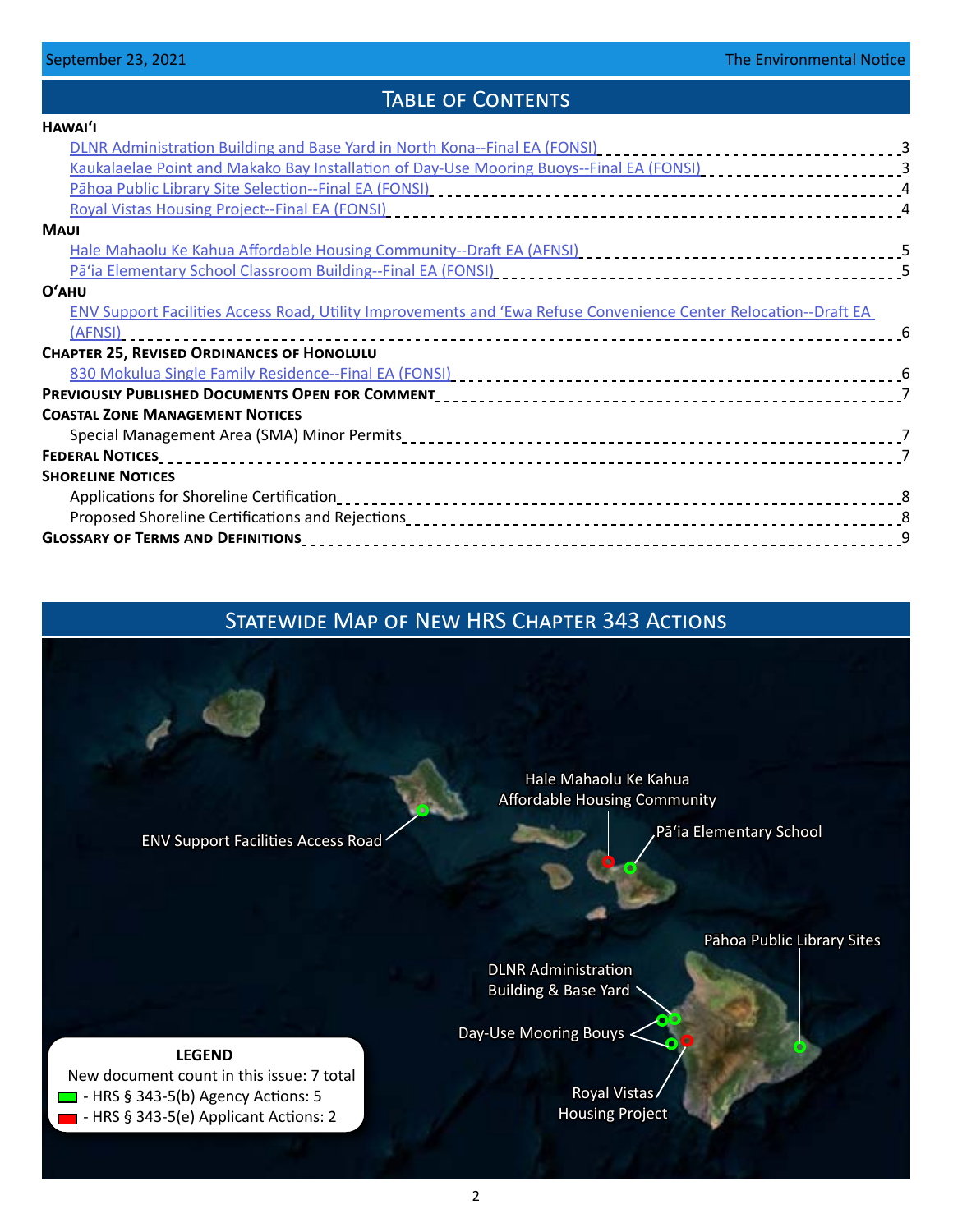# Hawaiʻi

# <span id="page-2-0"></span>**[DLNR Administration Building and Base Yard in North Kona--Final EA \(FONSI\)](http://oeqc2.doh.hawaii.gov/Doc_Library/2021-09-23-HA-FEA-DLNR-North-Kona-Administration-Building-and-Base-Yard.pdf)**

| <b>HRS §343-</b><br>5(a) Trigger                  | (1) Propose the use of state or county lands or the use of state or county funds                                                                        |  |
|---------------------------------------------------|---------------------------------------------------------------------------------------------------------------------------------------------------------|--|
| District(s)                                       | North Kona                                                                                                                                              |  |
| TMK(s)                                            | $(3)$ 7-3-010: 061 (por.)                                                                                                                               |  |
| Permit(s)                                         | <b>Numerous</b>                                                                                                                                         |  |
| Proposing/<br><b>Determining</b><br><b>Agency</b> | State of Hawai'i, Department of Land and Natural Resources<br>Brandon Kim, (808) 587-0248, brandon.j.kim@hawaii.gov<br>P.O. Box 621, Honolulu, HI 96809 |  |
| Consultant                                        | The Limtiaco Consulting Group, 1622 Kanakanui St., Honolulu, HI 96817<br>Claire Oshiro, (808) 596-7790, claire@tlcghawaii.com                           |  |
| <b>Status</b>                                     | Finding of No Significant Impact (FONSI) determination                                                                                                  |  |

The Department of Land and Natural Resources (DLNR) proposes to develop a new administration facility in North Kona that will allow the department to consolidate services in West Hawaiʻi. The project is the development of a modern, energy efficient facility that accommodates present and future operational needs. Site security with respect to theft and vandalism is a high priority due to the enforcement functions and missions of DLNR's divisions. The proposed facility will include three, separate, but similar administration buildings that have the same structural system. There are storage areas, a conference room, a secured base yard and two parking areas. DLNR's divisions will share the new administration building and each division may have a base yard. The project may be developed in phases due to funding options and constraints. DLNR's new facility will require the installation of infrastructure during the earliest phase of development.

# **[Kaukalaelae Point and Makako Bay Installation of Day-Use Mooring Buoys--Final EA \(FONSI\)](http://oeqc2.doh.hawaii.gov/Doc_Library/2021-09-23-HA-FEA-Kaukalaelae-Point-and-Makako-Bay-Installation-of-Day-Use-Mooring-Buoys.pdf)**

| <b>HRS §343-</b><br>5(a) Trigger           | (1) Propose the use of state or county lands or the use of state or county funds                                                                                       |   |
|--------------------------------------------|------------------------------------------------------------------------------------------------------------------------------------------------------------------------|---|
| District(s)                                | North Kona                                                                                                                                                             | ō |
| TMK(s)                                     | Seaward of (3) 7-5-043: 042 and (3) 7-8-010: 038                                                                                                                       |   |
| Permit(s)                                  | <b>Numerous</b>                                                                                                                                                        |   |
| Proposing/<br><b>Determining</b><br>Agency | State of Hawai'i, Department of Land and Natural Resources<br>Clifford Inn, (808) 587-1972, clifford.g.inn@hawaii.gov<br>4 Sand Island Access Road, Honolulu, HI 96819 |   |
| Consultant                                 | Hawai'i Coral Reef Initiative, 2424 Maile Way, Saunders Hall #718, Honolulu, HI 96822<br>Kirsten Moy, (919) 928-1851, kmoy@hawaii.edu                                  |   |
| <b>Status</b>                              | Finding of No Significant Impact (FONSI) determination                                                                                                                 |   |

The Hawaiʻi Department of Land and Natural Resources, Division of Boating and Ocean Recreation, proposes work at the two manta ray viewing sites, Kaukalaelae and Makako Bay, on the Kona side of Hawaiʻi Island involving the reconfiguration of existing moorings and installation of a total of 12 and 13 moorings at each site, respectively. The sites presently have no sanctioned, permitted moorings that are maintained and managed by the State, and the new configuration will accommodate more ocean users utilizing these sites on a nightly basis to conduct the highly popular viewing tours. Moorings will furthermore reduce overcrowding and offset anchoring on sensitive benthic habitat at the sites. The configuration of all moorings would maintain clearance from the US Coast Guard navigation channel, provide recreational opportunity for motorized vessels, and ensure continued use of the areas by nonmotorized recreational users such as swimmers, paddlers, and other traditional uses of the site.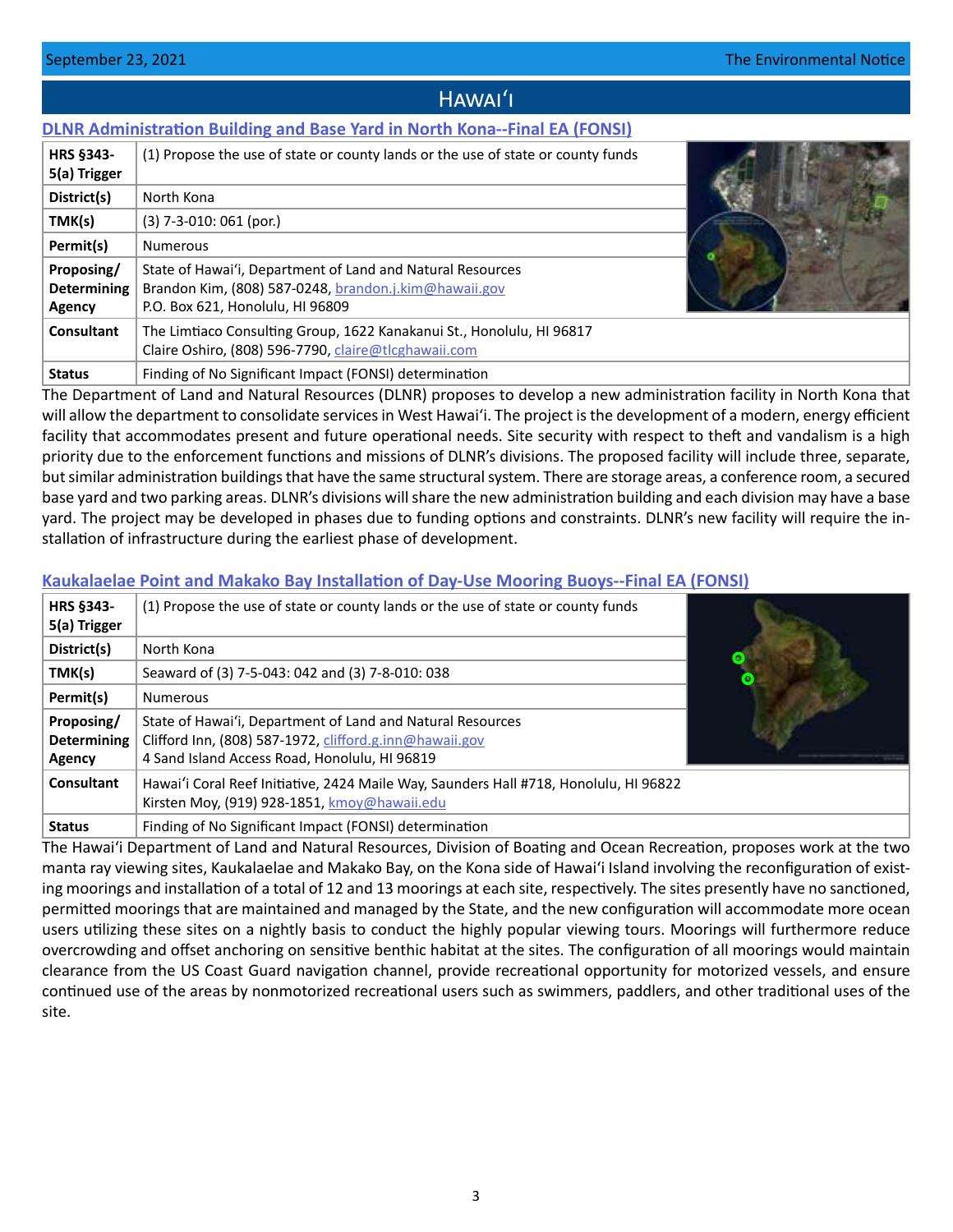# HAWAI'I (CONTINUED)

# <span id="page-3-0"></span>**[Pāhoa Public Library Site Selection--Final EA \(FONSI\)](http://oeqc2.doh.hawaii.gov/Doc_Library/2021-09-23-HA-FEA-Pahoa-Public-Library-Site-Selection.pdf)**

| <b>HRS §343-</b><br>5(a) Trigger           | (1) Propose the use of state or county lands or the use of state or county funds                                                                               |  |
|--------------------------------------------|----------------------------------------------------------------------------------------------------------------------------------------------------------------|--|
| <b>District</b>                            | Puna                                                                                                                                                           |  |
| TMK(s)                                     | (3) 1-5-007:017; (3) 1-5-002:020; (3) 1-5-008:001                                                                                                              |  |
| Permit(s)                                  | Numerous (see document)                                                                                                                                        |  |
| Proposing/<br><b>Determining</b><br>Agency | State of Hawai'i, Department of Accounting and General Services<br>Brian Isa, (808) 586-0484, brian.s.isa@hawaii.gov<br>1151 Punchbowl St., Honolulu, HI 96813 |  |
| Consultant                                 | G70, 111 S. King St., Suite 170, Honolulu, HI 96813<br>Kawika McKeague, (808) 441-2120, kawikam@g70.design                                                     |  |
| <b>Status</b>                              | Finding of No Significant Impact (FONSI) determination                                                                                                         |  |

Currently, the Puna region is served by three libraries, all of which are co-located with school campuses. The properties where the libraries are located are Executive Ordered for the use of the Hawai'i State Public Library System (HSPLS). Due to both the nature of school security issues, as well as the large amount of growth in the Puna region, the HSPLS is looking to consolidate facilities off of DOE land and create new libraries to support this region. The library will also play an important role in providing community access to broadband and will utilize available marginal or nonessential agricultural lands for appropriate urban use, which helps support the use of lands in the State Agricultural District in alignment with HRS §226-104(B)(2). The proposed construction of the library will include 8,000 square feet (SF) of enclosed, air-conditioned, interior space and 1,000 SF of indoor-outdoor entry lanai activity area.

# **[Royal Vistas Housing Project--Final EA \(FONSI\)](http://oeqc2.doh.hawaii.gov/Doc_Library/2021-09-23-HA-FEA-Royal-Vistas-Housing-Project.pdf)**

| HRS §343-<br>5(a) Trigger  | (1) Propose the use of state or county lands or the use of state or county funds                                                                   |  |
|----------------------------|----------------------------------------------------------------------------------------------------------------------------------------------------|--|
| <b>District</b>            | North Kona                                                                                                                                         |  |
| TMK(s)                     | (3) 7-6-021:016; (3) 7-6-021:017; (3) 7-6-021:018; (3) 7-6-021:019                                                                                 |  |
| Permit(s)                  | <b>Numerous</b>                                                                                                                                    |  |
| <b>Approving</b><br>Agency | County of Hawai'i, Planning Department<br>Alex Roy, (808) 961-8140, alex.roy@hawaiicounty.gov<br>101 Pauahi St., Suite 3, Hilo, HI 96720           |  |
| <b>Applicant</b>           | Kona Three LLC, 101 Hualalai St., Hilo, HI 96720<br>Richard Wheelock, (808) 753-3167, richard@eastwestrealty.org                                   |  |
| Consultant                 | Stantec Consulting and Geometrician Associates LLC, P.O. Box 191, Hilo, HI 96721<br>Michele Lefebvre, (808) 494-2039, michele.lefebvre@stantec.com |  |
| <b>Status</b>              | Finding of No Significant Impact (FONSI) determination                                                                                             |  |

The proposed project is located approximately 2.7 miles south of downtown Kailua-Kona and would consist of necessary improvements to construct up to 450 multi-family residential units in clusters of two and three-story buildings on approximately 70 acres. Units would target local renters and buyers in the "market" price points. The project is the final phase of the original zoning ordinance (No. 84-23) signed on May 15, 1984, and includes the multi-family zoned land which was planned for workforce housing. Electrical and sewer would be extended from nearby utility grid terminus and water commitments have already been purchased for the project. The proposed project has been designed to minimize impacts from surface water run-off. Traffic impacts would be minimized with a new un-signalized intersection off Queen Ka'ahumanu Highway. No impacts to biological resources, historic or archaeological resources, or cultural sites or practices are expected from the project.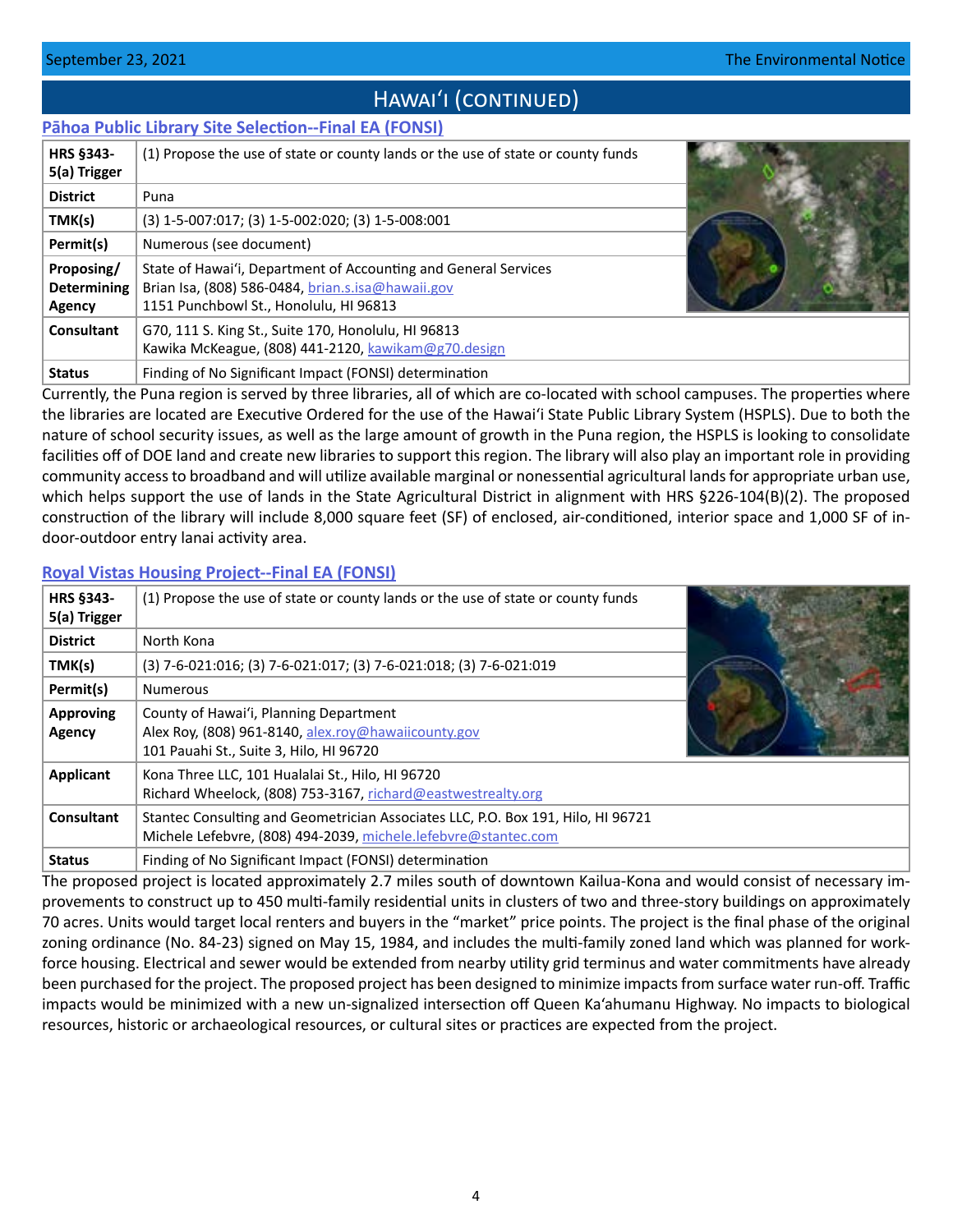### <span id="page-4-0"></span>**[Hale Mahaolu Ke Kahua Affordable Housing Community--Draft EA \(AFNSI\)](http://oeqc2.doh.hawaii.gov/Doc_Library/2021-09-23-MA-DEA-Hale-Mahaolu-Ke-Kahua-Affordable-Housing-Community.pdf) HRS §343- 5(a) Trigger** (1) Propose the use of state or county lands or the use of state or county funds **District** | Wailuku **TMK** (2) 3-3-001:106 **Permit(s)** Numerous **Approving Agency** County of Maui, Department of Housing and Human Concerns Lori Tsuhako, (808) 270-7351, [planning@munekiyohiraga.com](mailto:planning%40munekiyohiraga.com?subject=) 2200 Main St., Suite 546, Wailuku, HI 96793 **Applicant** Waiehu Housing, LP, 330 West Victoria St., Gardena, CA 90248 Monte Heaton, (424) 258-2910, [monte.heaton@housingpartners.com](mailto:monte.heaton%40housingpartners.com?subject=) **Consultant** | Munekiyo Hiraga, 305 High St., Suite 104, Wailuku, HI 96793 Chris Sugidono, (808) 244-2015, [planning@munekiyohiraga.com](mailto:planning%40munekiyohiraga.com?subject=) **Status** Statutory 30-day public review and comment period starts. Comments are due by October 25, 2021. Please send comments to the approving agency and copy the applicant and the consultant. **Image not available**

**MAUI** 

The proposed Hale Mahaolu Ke Kahua Affordable Housing Community comprises approximately 11.476 acres in Waiehu, Maui, Hawai'i. The project is proposed to be developed as an affordable housing project under the provisions of Chapter 2.97 (Maui County Code). The proposed project will be 100 percent affordable, providing rental housing for residents earning 60 percent or less of the Area Median Income and will be developed in cooperation with Hale Mahaolu. The project will consist of 120 multi-family residential units, housed in 13 2-story buildings, including 28 1-bedroom units, 60 2-bedroom units, and 32 3-bedroom units, as well as a 3,477 square foot (sq. ft.) non-profit building, a 3,231 sq. ft. clubhouse, landscaping, and related improvements. A total of 264 parking stalls and two (2) loading stalls will also be provided. Access to the project site will be provided by three (3) driveway entrances off Kahekili Highway.

# **P[āʻia Elementary School Classroom Building--Final EA \(FONSI\)](http://oeqc2.doh.hawaii.gov/Doc_Library/2021-09-23-MA-FEA-Paia-Elementary-School-New-Classroom-Building.pdf)**

| <b>HRS §343-</b><br>5(a) Trigger                  | (1) Propose the use of state or county lands or the use of state or county funds                                                                                                                        |  |
|---------------------------------------------------|---------------------------------------------------------------------------------------------------------------------------------------------------------------------------------------------------------|--|
| <b>District</b>                                   | Makawao                                                                                                                                                                                                 |  |
| TMK                                               | $(2)$ 2-5-005:004                                                                                                                                                                                       |  |
| Permit(s)                                         | <b>Numerous</b>                                                                                                                                                                                         |  |
| Proposing/<br><b>Determining</b><br><b>Agency</b> | State of Hawai'i, Department of Education<br>Arnold Fukunaga, (808) 784-5110, Arnold Fukunaga@notes.k12.hi.us<br>Office of School Facilities & Support Services, 3633 Wai'alae Ave., Honolulu, HI 96816 |  |
| Consultant                                        | Gerald Park Urban Planner, 95-595 Kaname'e St., No. 324, Mililani, HI 96789-1431<br>Gerald Park, (808) 625-9626, gpark@gpup.biz                                                                         |  |
| <b>Status</b>                                     | Finding of No Significant Impact (FONSI) determination                                                                                                                                                  |  |

The purpose of the project is to construct a two-story, 8-classroom building to accommodate English and Hawaiian Language Immersion Program students. Space for the School's Administrative office, Computer Resource/Media /Video classroom, Special Education, Faculty Center, restrooms, and support areas will be provided. The building footprint is approximately 9,828 square feet and the second floor 9,320 square feet. A single-level classroom building will be attached to the northwest wing of the larger building. The approximately 1,400 square foot building will provide a self-contained classroom, shower, and toilet for Pre-Kindergarten children. The structures will be sited at the front of the School adjoining the existing Cafeteria. A covered bus stop in the area will be demolished and replaced with a new covered bus stop integrated with the new building. The \$13.0 million construction cost will be funded by the State of Hawaiʻi.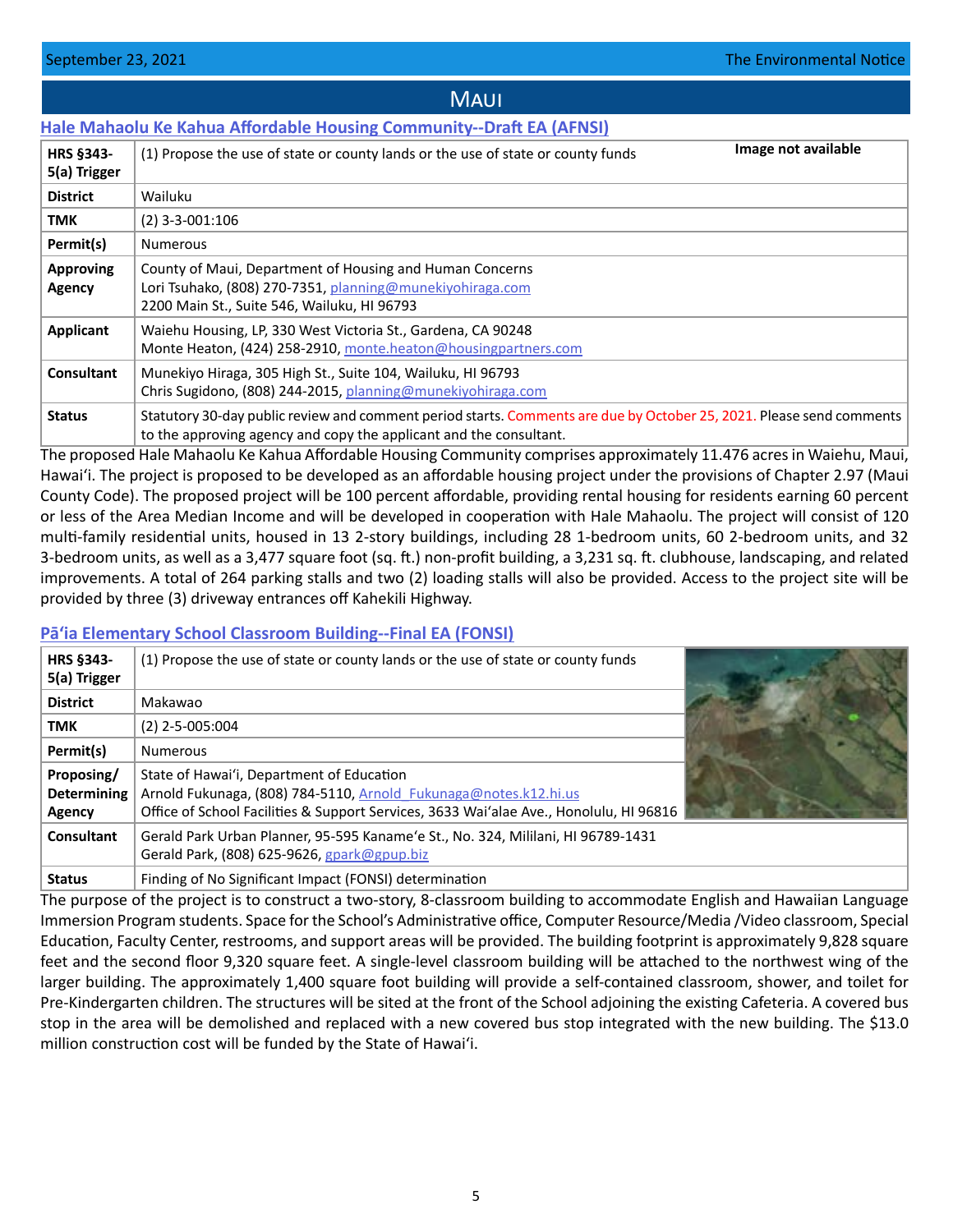# Oʻahu

# <span id="page-5-0"></span>**[ENV Support Facilities Access Road, Utility Improvements and 'Ewa Refuse Convenience Center](http://oeqc2.doh.hawaii.gov/Doc_Library/2021-09-23-OA-DEA-ENV-Support-Facilities-Access-Road-Utility-Improvements-Ewa-Refuse-Center-Relocation.pdf)**

| <b>Relocation--Draft EA (AFNSI)</b>        |                                                                                                                                                                                                      |  |  |  |  |
|--------------------------------------------|------------------------------------------------------------------------------------------------------------------------------------------------------------------------------------------------------|--|--|--|--|
| <b>HRS §343-</b><br>5(a) Trigger           | Image not available<br>(1) Propose the use of state or county lands or the use of state or county funds<br>(4) Propose any use within any historic site                                              |  |  |  |  |
| <b>District</b>                            | 'Ewa                                                                                                                                                                                                 |  |  |  |  |
| TMK(s)                                     | 9-1-013:007, 9-1-069:003, 9-1-069:004, 9-1-126:014, Roosevelt Ave Right-of-Way<br>(ROW), Geiger Road ROW, O'ahu Railway and Land (OR&L) Railway ROW                                                  |  |  |  |  |
| Permit(s)                                  | <b>Numerous</b>                                                                                                                                                                                      |  |  |  |  |
| Proposing/<br><b>Determining</b><br>Agency | City and County of Honolulu, Department of Environmental Services (ENV)<br>Paul Christiansen, (808) 768-3470, p.christiansen@honolulu.gov<br>1000 Ulu'ohia Street, Suite 201, Kapolei, HI 96767-2040 |  |  |  |  |
| Consultant                                 | AECOM, 1001 Bishop St., 16th Floor, Honolulu, HI 96813<br>Rae Loui, (808) 529-7221, rae.loui@aecom.com                                                                                               |  |  |  |  |
| <b>Status</b>                              | Statutory 30-day public review and comment period starts. Comments are due by October 25, 2021. Please send comments<br>to the proposing/determining agency and copy the consultant.                 |  |  |  |  |

This project will provide three access points to the property that will accommodate the ENV Support Facilities adjacent to the Honouliuli Wastewater Treatment Plant (WWTP). One access will be a dedicated driveway for a leased cell tower facility, the remaining two accesses will provide entry to the ENV Support Facilities from Renton Rd and Roosevelt Ave. The work includes widening Roosevelt Ave. to install a median left-turn lane, reconstruction of Malio St., improving two existing driveway crossings of the historic OR&L right-of-way and railroad tracks, installing underground utilities at the same crossings, and installing a driveway off Roosevelt Ave. The project also will construct a potable water main extension between the existing main at Geiger Rd and Kamakana St and the existing main at Renton Rd. Additionally, the existing 'Ewa Refuse Convenience Center will be relocated within the WWTP site.

# Chapter 25, Revised Ordinances of Honolulu

Use of the Special Management Area (SMA) is not a trigger under Chapter 343, but developments in Oʻahu's SMA are required to go through an environmental review process that mirrors the procedural requirements of HRS Chapter 343, pursuant to Revised Ordinances of Honolulu, Chapter 25. Developments being reviewed under Chapter 25 but not Chapter 343 appear here.

# **[830 Mokulua Single Family Residence--Final EA \(FONSI\)](http://oeqc2.doh.hawaii.gov/Other_TEN_Publications/2021-09-23-OA-Chapter-25-FEA-830-Mokulua-Single-Family-Residence.pdf)**

| <b>District</b>                   | Ko'olaupoko                                                                                                                                                                                                                                                                                 |
|-----------------------------------|---------------------------------------------------------------------------------------------------------------------------------------------------------------------------------------------------------------------------------------------------------------------------------------------|
| TMK(s)                            | $(1)$ 4-3-008: 045                                                                                                                                                                                                                                                                          |
| Permit(s)                         | Special Management Area (SMA) Use Permit, Building Permits                                                                                                                                                                                                                                  |
| <b>Approving</b><br><b>Agency</b> | City and County of Honolulu, Department of Planning and Permitting<br>Christi Keller, (808) 768-8087, c.keller@honolulu.gov<br>650 South King Street, 7th Floor, Honolulu, HI 96813                                                                                                         |
| <b>Applicant</b>                  | Pacific Coast Real Estate Investment Services, LLC, 5655 Silver Creek Valley Road, Suite 989, San Jose, CA 95138<br>An Tranvan, Member, (408) 799-7198                                                                                                                                      |
| <b>Consultant</b>                 | Long and Associates Architects Interiors, Inc., 1100 Alakea St., 3rd Floor Atrium, Honolulu, HI 96813<br>Shae Grimm, (808) 628-6626, shaeg@lai-hawaii.com                                                                                                                                   |
| <b>Status</b>                     | Finding of No Significant Impact (FONSI) determination<br>$\mathbf{r}$ , and the state of the state of the state of the state of the state of the state of the state of the state of the state of the state of the state of the state of the state of the state of the state of the state o |

The Project consists of the demolition of an existing single-family residence and accessory swimming pool and construction of a new single-family residence and swimming pool on a shoreline lot located in the Lanikai community within the SMA (Project). According to the Applicant, the existing dwelling unit, built in 1948, is largely beyond conservation, such that repair costs would far exceed 50 percent of replacement costs to bring the structural and architectural insufficiencies up to current building codes. The proposed new single-family dwelling will be two stories with approximately 4,700 square feet of floor area, and include four bedrooms, five bathrooms, a family room, a kitchen, a wet bar, a laundry room, a swimming pool, and five parking spaces, inclusive of a two-car garage. The new dwelling and swimming pool will be located mauka of the 40-foot shoreline setback area, and will comply with current building code requirements and applicable development standards.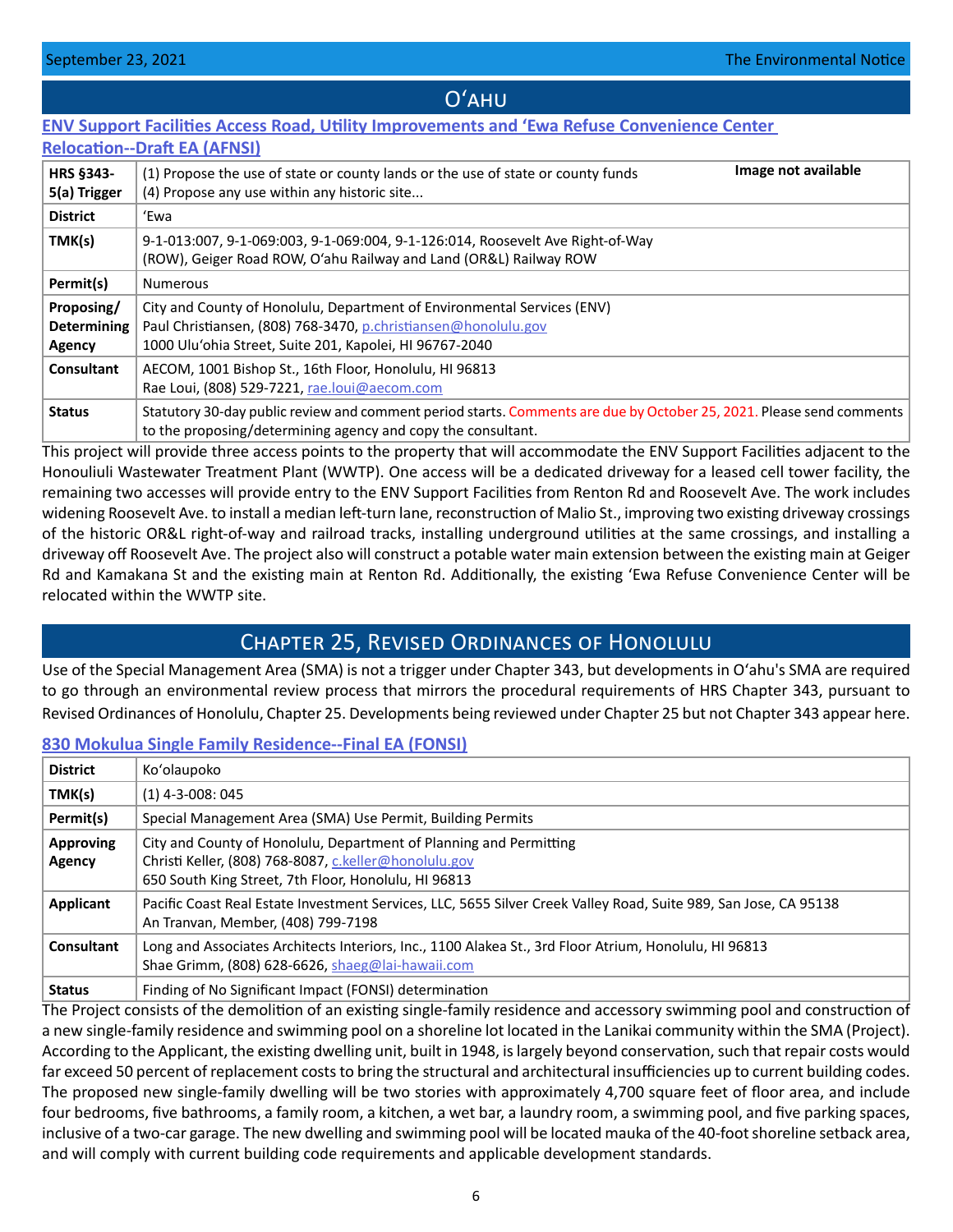# Previously Published Documents Open for Comment

<span id="page-6-0"></span>**Status:** Public review and comment period for these projects began previously. Comments are due October 8, 2021. Please send comments to the relevant agency and copy any relevant applicant and/or consultant.

### **Hawai**ʻ**i**

**[Caltech Submillimeter Observatory Decommissioning--Draft EA \(AFNSI\),](http://oeqc2.doh.hawaii.gov/Doc_Library/2021-09-08-HA-DEA-Caltech-Submillimeter-Observatory-Decommissioning.pdf) [Appendix Vol 1,](http://oeqc2.doh.hawaii.gov/Doc_Library/2021-09-08-HA-DEA-Caltech-Submillimeter-Observatory-Decommissioning-Appendix-Vol-1.pdf) and [Appendix Vol 2](http://oeqc2.doh.hawaii.gov/Doc_Library/2021-09-08-HA-DEA-Caltech-Submillimeter-Observatory-Decommissioning-Appendix-Vol-2.pdf) H�k� Ke**ʻ**[a Observatory Decommissioning--Draft EA \(AFNSI\)](http://oeqc2.doh.hawaii.gov/Doc_Library/2021-09-08-HA-DEA-Hoku-Kea-Observatory-Decommissioning.pdf)**

### **Lana**ʻ**i**

# **[Kōʻele Project District Amendment--Draft EA \(AFNSI\)](http://oeqc2.doh.hawaii.gov/Doc_Library/2021-09-08-LA-DEA-Koele-Project-District-Amendment.pdf)**

# Coastal Zone Management Notices

# Special Management Area (SMA) Minor Permits

The SMA Minor permits below have been approved (HRS § 205A-30). For more information, contact the relevant county/state planning agency. Honolulu (768-8014); Hawaiʻi (East 961-8288, West 323-4770); Kauaʻi (241-4050); Maui (270-7735); Kakaʻako or Kalaeloa Community Development District (587-2841).

| Location (TMK)                             | Description (File No.)                                                   | <b>Applicant/Agent</b>                                            |
|--------------------------------------------|--------------------------------------------------------------------------|-------------------------------------------------------------------|
| Kaua'i: Hanalei (5-4-004:009)              | Swimming Pool and Associated Decking (SMA(M)-2022-2)                     | Johnson Family TR/ Belles Graham,<br><b>LLP</b>                   |
| Maui: Lahaina (4-4-008: 022)               | Remodel Unit 1402 (SM2 20210067)                                         | <b>Brian Volk</b>                                                 |
| Maui: Ha'ikū (2-8-003: 003)                | Second Farm Dwelling, Swimming Pool (SM2 20210068)                       | Ellen M Osborne Trust                                             |
| Maui: Lahaina (4-2-001: 030)               | 62 Ironwood Lane Renovation (SM2 20210069)                               | John Morgan Gerdel                                                |
| Maui: Kīhei (3-9-043: 078)                 | After-the-Fact Renovation to Lanai and Ground Floor (SM2<br>20210070)    | Adalai Allen                                                      |
| Maui: Kīhei (2-2-026: 043)                 | New Swimming Pool (SM2 20210071)                                         | Hawaii Off Grid-LLC                                               |
| Maui: Ha'ikū (2-7-007: 004)                | Annual Surf Event (SM2 20210072)                                         | ASP North America LLC DBA World<br>Surf League                    |
| Maui: Ha'ikū (2-7-004: 044)                | Minor Alteration Main Dwelling and New Ohana Structure<br>(SM2 20210074) | Dean K Frampton                                                   |
| O'ahu: Kailua (4-3-005: 068 and 070)       | Verizon Wireless - Lanikai Schaberg Residence (2021/SMA-18)              | Verizon Wireless/Synergy/Advantage<br>Engineers c/o NTP LLC       |
| O'ahu: Kailua (4-2-014: Portion of<br>004) | Utility Installation, Type B Upgrades (2021/SMA-23)                      | T-Mobile and SBA Communications/<br><b>Wireless Solutions LLC</b> |

# **FEDERAL NOTICES**

As a courtesy, listed below are relevant entries from the Federal Register published since the last issue of *The Environmental Notice*. For more information, click on the title link, also available at [www.federalregister.gov.](http://www.federalregister.gov)

# **Notice: [Marine Mammals and Endangered Species](https://www.federalregister.gov/documents/2021/09/10/2021-19550/marine-mammals-and-endangered-species) Permit Issuance (published by the National Oceanic and Atmospheric Administration on 9/10/21)**

Notice is hereby given that permits (click on link above) have been issued to the following entities under the Marine Mammal Protection Act (MMPA) and the Endangered Species Act (ESA), as applicable. The permits and related documents are available for review upon written request via email to NMFS.Pr1Comments@noaa.gov. In compliance with the National Environmental Policy Act of 1969 (42 U.S.C. 4321 et seq.), a final determination has been made that the activities proposed are categorically excluded from the requirement to prepare an environmental assessment or environmental impact statement.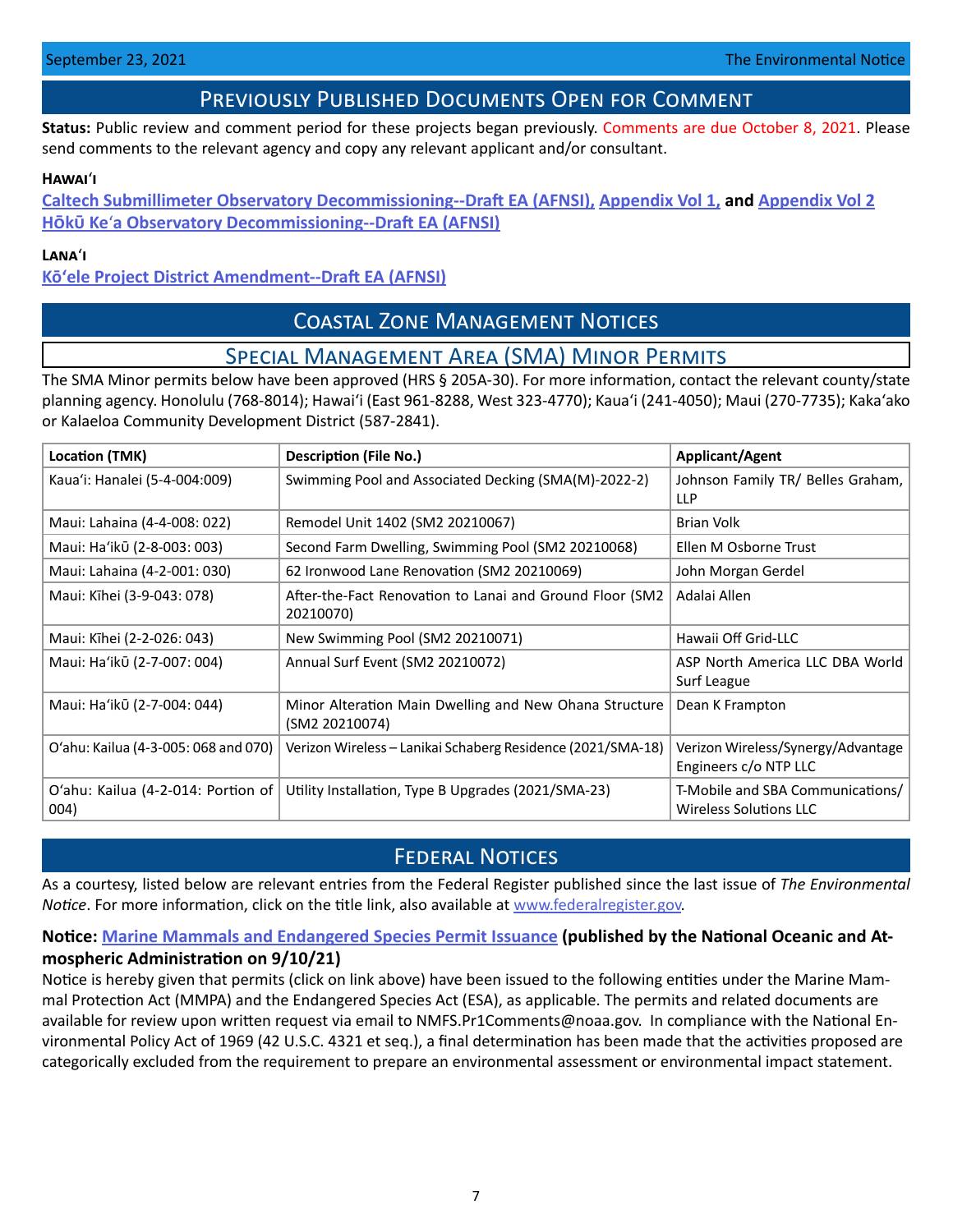# **SHORELINE NOTICES**

# Applications for Shoreline Certification

<span id="page-7-0"></span>The shoreline certification applications below are available for review at the Department of Land and Natural Resources offices on Kauaʻi, Hawaiʻi, Maui, and Honolulu, 1151 Punchbowl Street, Room 220 (HRS § 205A-42 and HAR § 13-222-12). All comments shall be submitted in writing to the State Land Surveyor, 1151 Punchbowl Street, Room 210, Honolulu, HI 96813 and postmarked no later than 15 calendar days from the date of the public notice of the application. For more information, call Ian Hirokawa at (808) 587-0420.

| File No. | Location                                                        | <b>TMK</b>                                                                                                         | Applicant                                | Owner                                                                                                                                                                                                                                                                                                             |  |
|----------|-----------------------------------------------------------------|--------------------------------------------------------------------------------------------------------------------|------------------------------------------|-------------------------------------------------------------------------------------------------------------------------------------------------------------------------------------------------------------------------------------------------------------------------------------------------------------------|--|
| OA-1961  | 61-551 Pōhaku Loa Way, O'ahu<br>96791                           | $(1)$ 6-1-009: 010 &<br>014                                                                                        | Kenn Nishihira                           | Pohaku Loa Hale, LLC                                                                                                                                                                                                                                                                                              |  |
| OA-1962  | 230 Paikō Drive, O'ahu, 96821                                   | $(1)$ 3-8-001: 005                                                                                                 | Ailana Surveying & Geomatics             | <b>Thomas Coulson</b>                                                                                                                                                                                                                                                                                             |  |
| OA-1963  | 1326 Mokulua Drive, O'ahu,<br>96734                             | $(1)$ 4-3-004: 077                                                                                                 | Austin Tsutsumi & Associates             | Fairwater Hawaii LLC, Sandbags<br><b>LLC</b>                                                                                                                                                                                                                                                                      |  |
| MA-763   | Ka'anapali Beach from Hanakao'o<br>Beach Park to Sheraton, Maui | $(2)$ 4-4-008-005<br>(por.), 003, 002,<br>001, 019, 022 and<br>$(2)$ 4-4-013: 001,<br>002, 008, 006, 007<br>(por.) | R.T. Tanaka Engineers, Inc.              | Kyo-ya Hotels and Resorts LP,<br>Kaanapali Properties Corp,<br>Whaler on Kaanapali Beach WV<br>SUB LLC, c/o Brookfield Proper-<br>ties Retail, Campbell Hawaii In-<br>vestor LLC, Kaanapali Alii, Hawai-<br>ian Resort Corp, Maui Ocean<br>Club, County of Maui, HMC<br>MAUI LP, c/o Ryan LLC Tax Com-<br>pliance |  |
| HA-607   | 82-6017 Pu'uhonua Road                                          | $(3)$ 8-2-005: 011                                                                                                 | Wes Thomas Associates                    | Frederick Turshman                                                                                                                                                                                                                                                                                                |  |
| HA-608   | Wawaloli Beach Park, Makako Bay<br>Drive, 96740                 | $(3)$ 7-3-043: 088<br>por.                                                                                         | Engineering Partners, Inc.               | Natural Energy Laboratory of<br>Hawai'i Authority                                                                                                                                                                                                                                                                 |  |
| HA-609   | 73-891 Makako Bay Drive, 96740                                  | $(3)$ 7-3-043: 100                                                                                                 | Engineering Partners, Inc.               | Natural Energy Laboratory of<br>Hawai'i Authority                                                                                                                                                                                                                                                                 |  |
| KA-461   | Makamae Place, Hanalei, 96714                                   | $(4)$ 5-8-012: 027                                                                                                 | Lucas Breckenridge & Associates,<br>Inc. | Scheider Family Trust, Michael<br>Scheider (Trustee)                                                                                                                                                                                                                                                              |  |

# Proposed Shoreline Certifications and Rejections

The shoreline notices below have been proposed for certification or rejection by the Department of Land and Natural Resourc-es [\(HRS § 205A-42](http://HRS § 205A-42) and [HAR § 13-222-26\)](https://dlnr.hawaii.gov/ld/files/2013/07/Ch13-222-Amend-Compil-Stand-Rev1.pdf). Any person or agency who wants to appeal shall file a notice of appeal in writing with DLNR no later than 20 calendar days from the date of this public notice. Send the appeal to the Board of Land and Natural Resources, 1151 Punchbowl Street, Room 220, Honolulu, Hawai'i 96813.

| File No.      | <b>Status</b> | Location                                | <b>TMK</b>             | Applicant                                       | Owner                                                               |
|---------------|---------------|-----------------------------------------|------------------------|-------------------------------------------------|---------------------------------------------------------------------|
| OA-1949       | Proposed      | 91-480 Malakole Street,<br>O'ahu, 96707 | $(1)$ 9-1-014: 049     | R.M. Towill Corporation                         | IES Downstream, LLC                                                 |
| LA-027        | Proposed      | Mānele, Lāna'i                          | 008                    | $(2)$ 4-9-017 por 002 & R.M. Towill Corporation | Lanai Resorts, LLC                                                  |
| HA-604        | Proposed      | 69-1542 Puakō Beach Drive,<br>Hawai'i   | $(3) 6 - 9 - 002: 034$ | Wes Thomas Associates                           | Mark Anthony Grassi & Jami Lee<br>Grassi / 1992 Grassi Family Trust |
| <b>KA-457</b> | Proposed      | 4650 Amio Road, Kaua'i<br>96756         | $(4)$ 2-6-011: 019     | Honua Engineering, Inc.                         | M/M Edmund & Linda Gregoire                                         |